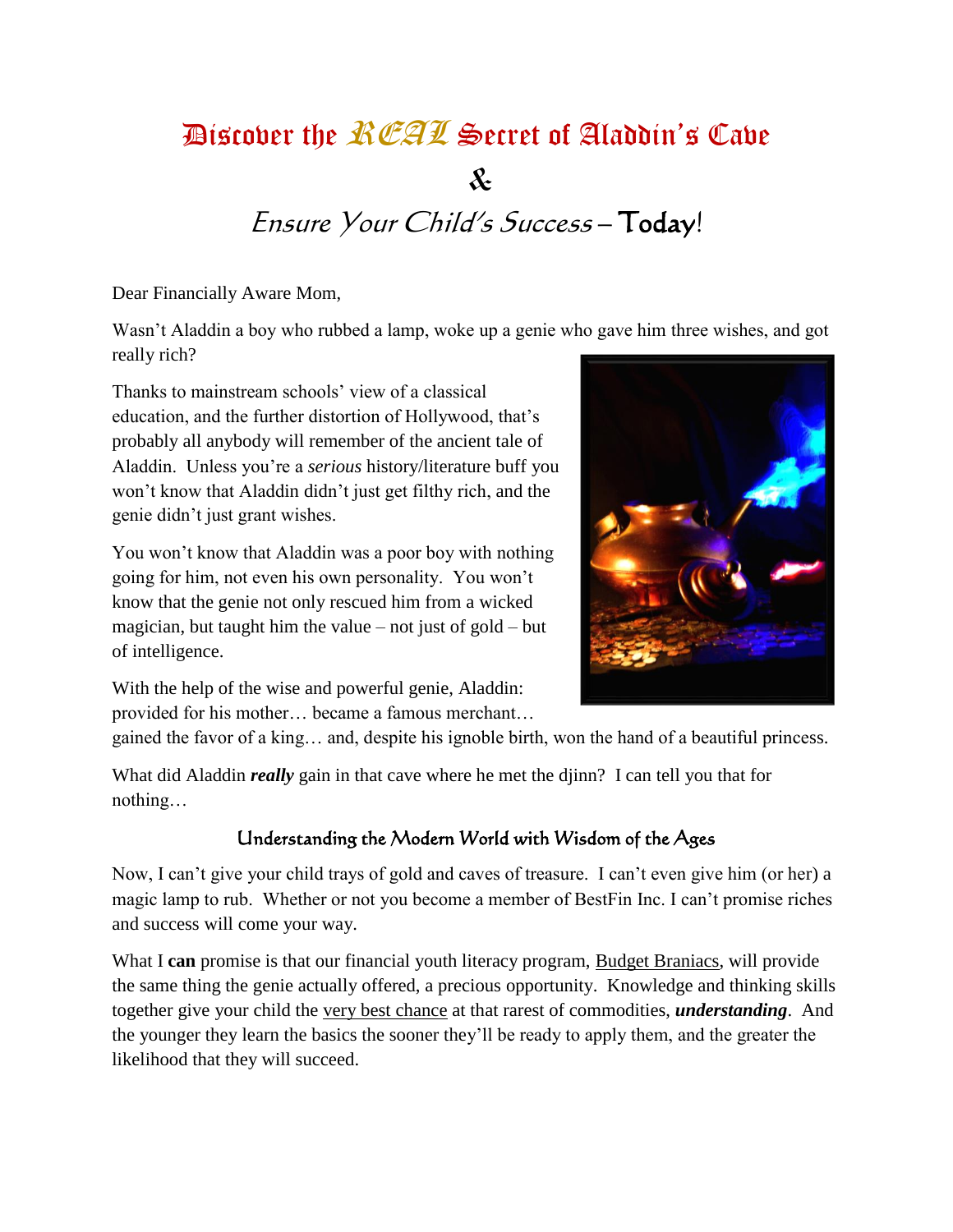## Failing Grades are the New Pass

Whether you are a busy working mom, a dedicated homeschooler – or even just a concerned grandparent – I'm sure that you're aware of the troubling decrease of basic understanding in average students.

According to **The Nation's Report Card.gov** students in 2015 earned these scores in mathematics:

- $\rightarrow$  Fourth grade 40%
- $\triangle$  Eighth grade 33%
- $\rightarrow$  Twelfth grade 26%

*"When my local mommy group discovered Budget Braniacs... All I could say was HOORAY!" – J. Sanders*

In economics twelfth grade students scored only a 42% average. When did failing grades become something to be proud of? The truth is something an aware parent will readily acknowledge; you can't trust standardized education with your child's precious, *fragile* future.

In fact, most public schools offer no particular course on financial matters. Their excuse? "Finances are too complicated for young children."

BestFin Inc. believes that you are never too young. Young children learn faster and easier than adults. They are more capable of absorbing and storing complex information in their long-term memory. So why not finances?

Speaking of which, it is high time I introduced myself. My name is Valerie Reynolds, and I have fifteen years of experience as the Chief Loan Officer at Chase Manhattan Bank. More importantly, I am a mother.

Every day I meet with young people just starting in life. Master electricians; aspiring cosmetologists and stylists; mechanics and cooks; architects and entrepreneurs. They all have one thing in common – they need money to live. Most of them have one more thing in common – they have no clue how to handle that money.

#### We are Dedicated to Ensuring that Your Child will be Financially Literate – FOR LIFE

Most of us, as adults, can only view finances like we would a foreign language. And I know I have looked at the incomprehensible squiggles of Chinese or listened to the beautiful cadence of Italian and wished I understood just a piece of it.

When is the best time to learn a foreign language? The same time it is best to learn finances. Young. Given a strong foundation – and room to grow, improve, and challenge themselves  $-I$ think you will be amazed to realize just how much children are capable of mastering. I can only imagine how much better it will be for them, when they, in turn, are grown and enter a world for which they are fully prepared and equipped.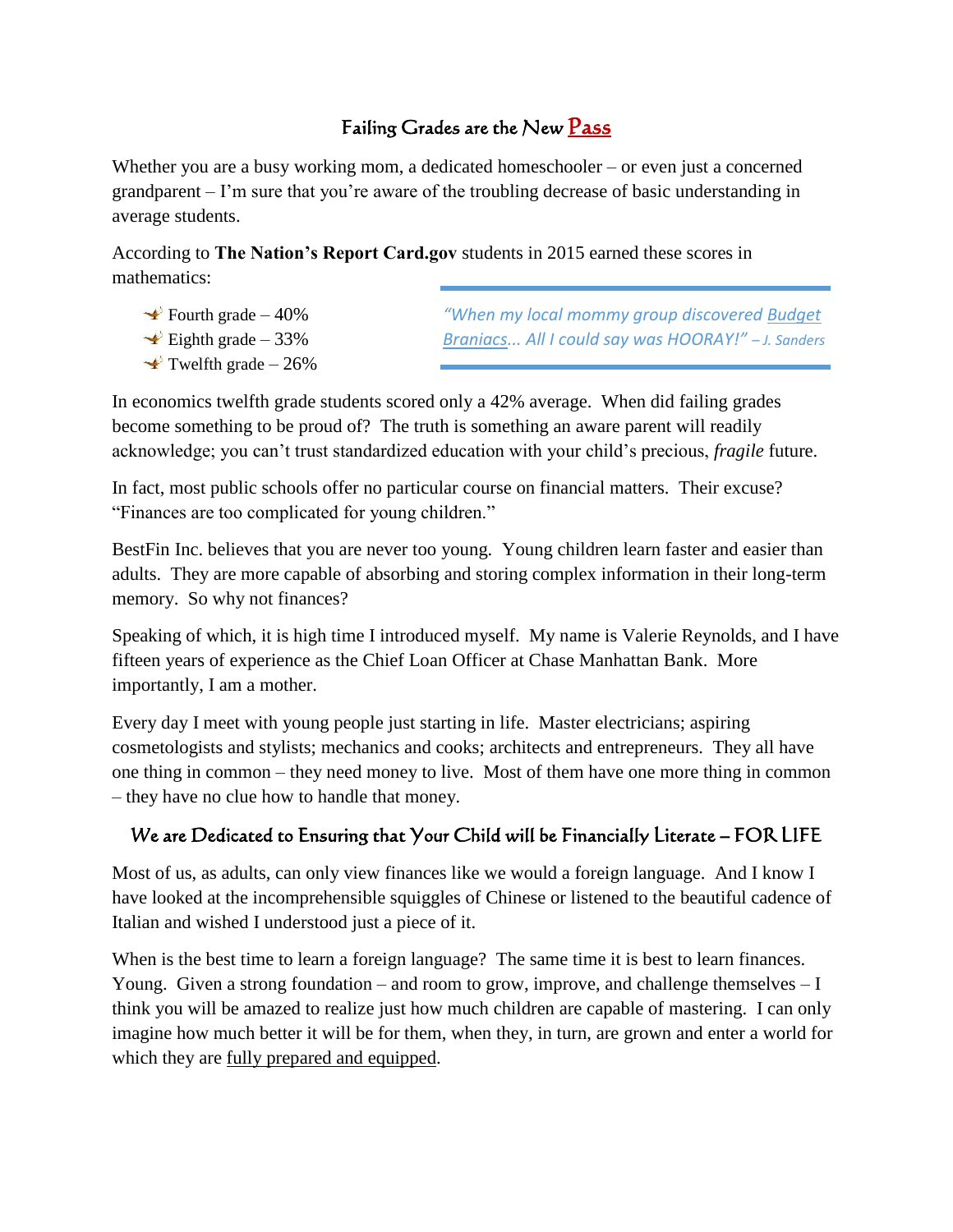Budget Braniacs' comprehensive, user-friendly online clubhouse makes sure that your children will never be classed with the alarming national average. Instead, they will be firmly in control of their finances before they are in college, and in some cases they may even be financially independent.

Four fun levels provide an ongoing challenge for kids 10+: Through Beginner, Intermediate, Expert and Advanced, children will be challenged and excited by large maps that allow them to play games and complete tasks targeted to increasing financial wisdom. Including:

"I enjoy coming home after a long day and just taking a nap…my kids are on Budget Braniacs; they're learning, they're happy, they're *quiet*." (**Darrah LaCrosse**, working mom).<br>Lietuvos reikintintintintintintintin

 $\rightarrow$ Team courses like **scavenger hunts**  $\rightarrow$ **Budgeting practice**  $\rightarrow$ **Savings accounts, banking channels**  $\rightarrow$ **Loans** and **mortgages**; **stocks** and **bonds**; **overseas banking** and **credit cards**  $\rightarrow$ It's all covered, it's all fun!

Videos, classes, and quizzes teach students new content all

the time, and give them an opportunity to earn "real world" prizes: Enrolled students score on each video they complete, each class they are present for… plus their individual quiz scores. These points are then used to gain super cool prizes. Anything from oversized calculators and kids monopoly games for beginners…super cool backpacks and wallets for intermediate students…expert members get practical books like the classic "Little Britches" by Ralph Moody (a self-made success in the early 1900s), or board games like the award winning credit card monopoly...advanced members have the opportunity to begin working for BestFin Inc. (for wages!) as idea designers and mentors.

Videos are fun and interactive: Easy to load and watch with standard Youtube embedding, our videos are as educational as they are entertaining. Tag along with our geekiest guides, Stocky Sam and Broke Billy, while they teach your children the pros and cons of investing.

Serious classes: Remind children that they are learning something; the classes are kept short, fifteen minutes in the beginner levels, half an hour (at most) in the upper levels. Then they return to the clubhouse to practice what they have learned.

Quizzes are fun, inspirational, and easily scored: Unlike standardized education, where the goal seems to be to confuse the students as much as possible, we *want* to see our pupils excel. Each quiz is completely relevant to the course at hand, and all answers are provided in class. Failed quiz? No problem. Just assign extra playtime and your own financial genius can try again in 24 hrs. and again, and again... Are they (and you) really stuck and confused? Read on for our truly exclusive feature that sets us apart from the crowd.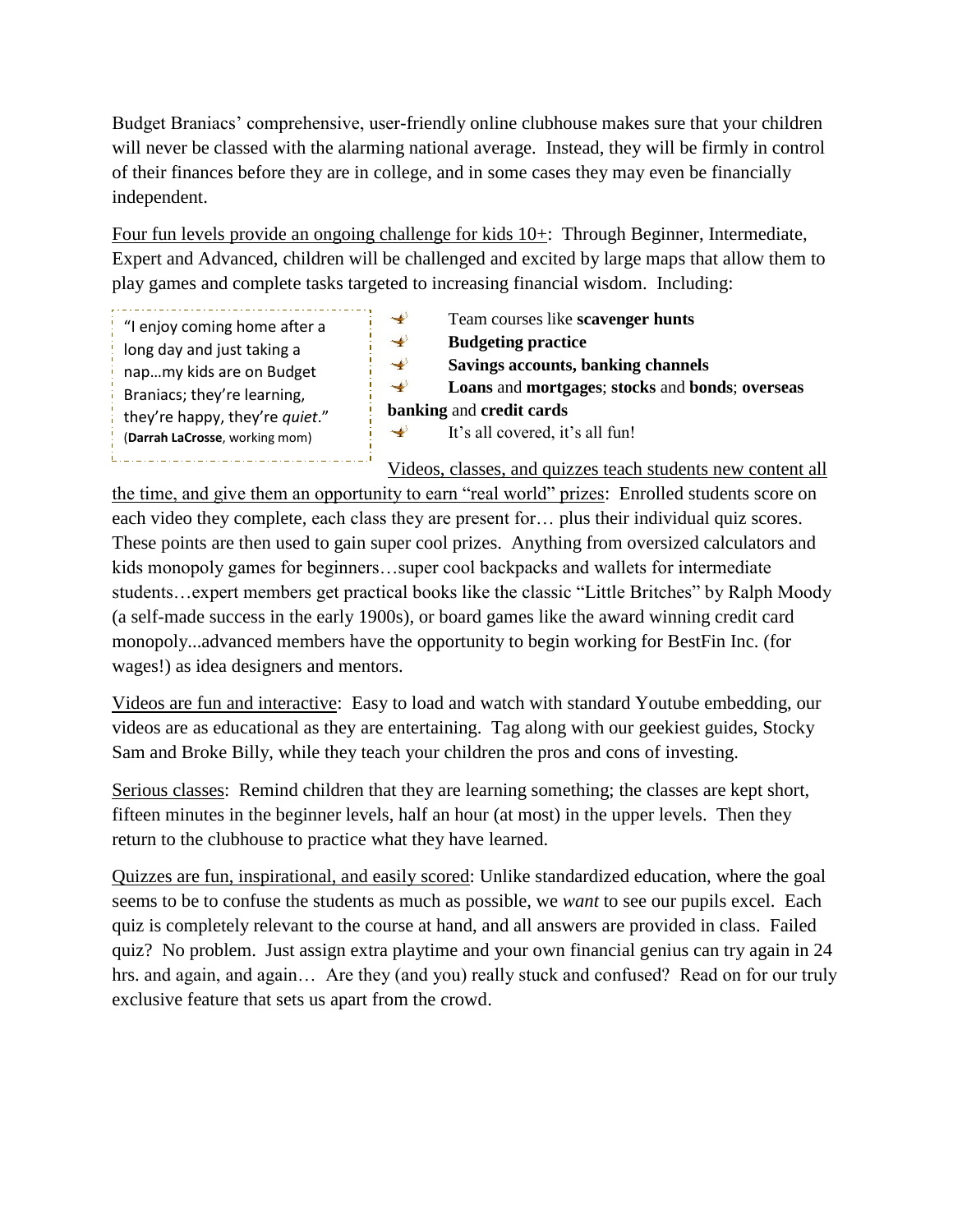Worried about your ability to help them with sticky problems? You have access to your own personal fiscal genie: Advanced level students and real world experts are members of **The Lamp**, an aid program accessible anytime from any map. Much like Aladdin's djinn companion of old, members of The Lamp are wise in the ways of people and finance, and are ready to help explain each problem to each member. We have over four hundred Advanced Mentors (and counting); our experts include:

- Dr. Ross Malcom, Professor of Mathematics at Columbia University
- $\triangleq$  Banking experts, (including myself and some of my ranking colleagues at Chase Manhattan)
- **★ Retired Stock Broker legend Peter Gracelen Doyle**
- $\rightarrow$  4 different CPA's
- ◆ Cardigan Investing House Manager Richard D. Dawson...
- $\triangleq$  And so many, many more!

## Give Your Child the Keys to Aladdin's Cave

"Although I nearly flunked tenth grade math, thanks to an extra boost from Budget Braniacs my homeschooled daughter finished college-prep business math with a **95.4%** average!"

Karyl Reimer, Snowflake, AZ

Aladdin might have seemed to lead a charmed life. But in reality he suffered every possible kind of setback. He was almost murdered many times, his wife was ensorcelled to forget him, his wealth was stolen…

And yet Aladdin did a lot of good. He disposed of a traitorous vizier, defeated a dastardly pair of evil sorcerers, and saved his wife's life. But he still prospered because he understood how to turn every good deed to his advantage.

His understanding was more than gold, more than magic, more even than knowledge. The djinn taught Aladdin to understand himself, to understand other people, and to use that understanding for his own benefit.

The keys to your child's personal Aladdin's Cave of exciting opportunities, invaluable knowledge, and vital life skills are right here, *right now*. The price for Budget Braniacs is only \$24.99 per month, per child enrolled, and as our personal welcome each child enrolled with start with 25 bonus points.

Before you decide you can't afford this: You should know: BestFin Inc. is making a supreme effort to become autonomous. Our belief that regulated education *is not capable of caring for your child's future* is driving us to cut all ties with the institution. So, if you reply within 9 DAYS you will be eligible for an exclusive discount to our Braniacs PLUS membership.

This is our equivalent of a gold platinum enrollment. Braniacs PLUS normally costs a one-time fee of \$250 dollars; **but** if you order within the next 9 days your one-time startup fee will be only \$98.50, a 39% savings. PLUS our welcome will now be 50 bonus points for each new student – every time you add a new student. And that doesn't account for these great benefits: